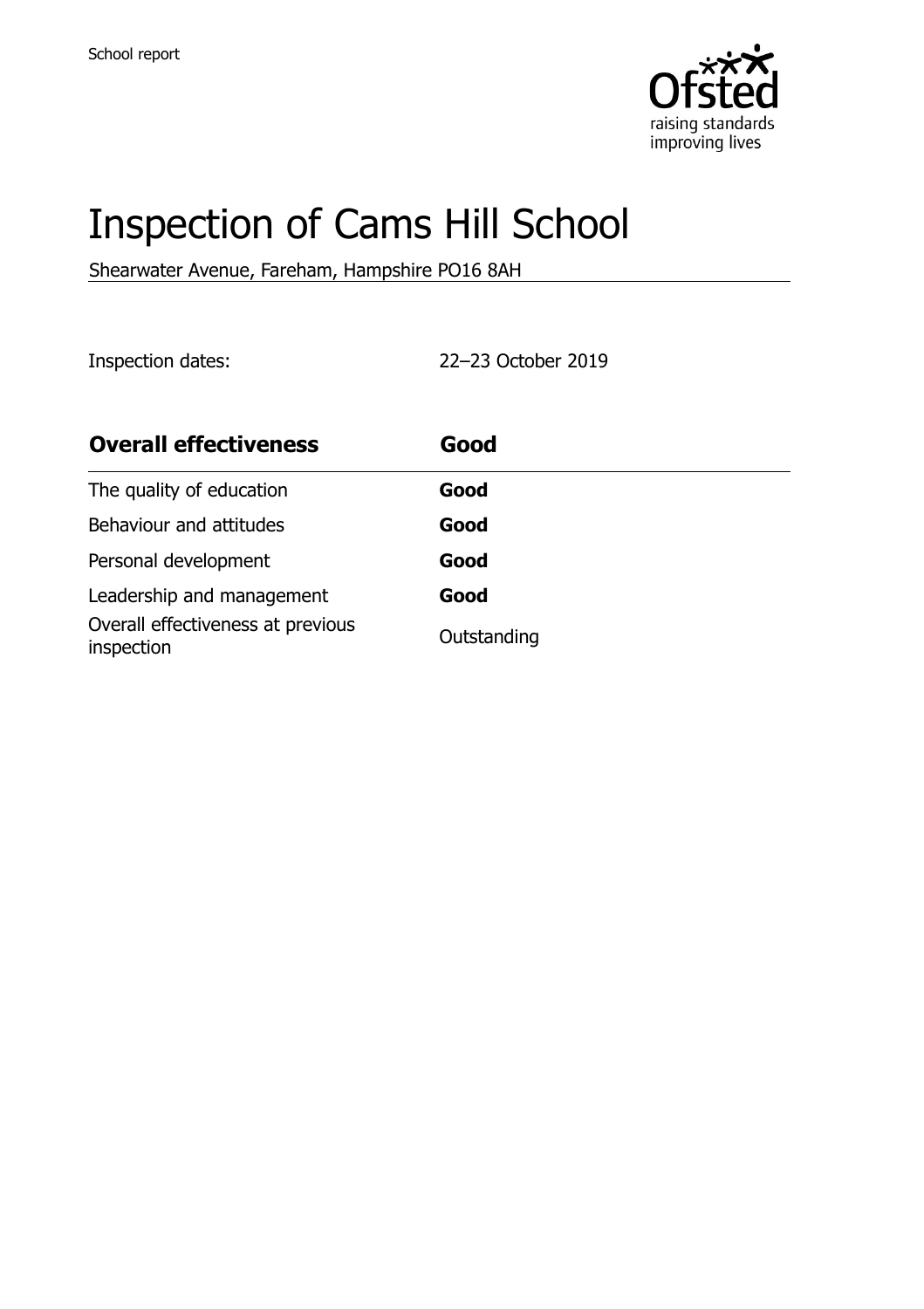

#### **What is it like to attend this school?**

Pupils are supported well in this school. They feel that they are listened to and have a voice in how the school develops. For example, some pupils recently helped review and change the rewards and praise scheme in the school.

Pupils say that they feel safe in school. Most parents and carers agree with their children's view. Pupils enjoy a wide range of enrichment activities. An increasing number of pupils take part in the Duke of Edinburgh's Award scheme. Leaders have developed a thoughtful programme of opportunities to help pupils learn about important skills they will need in the future. For example, Year 10 pupils learn about managing finances well.

Leaders are ambitious for pupils and want them all to do well. Leaders give pupils helpful advice and guidance regarding future education and careers. Year 11 pupils are well supported in selecting and moving on to the right post-16 choices for them.

Pupils understand responsibility well. Some are involved in ecology projects to protect the environment; others have key responsibilities in the day-to-day operation of the school, such as supervising the lunchtime queues and tills. They undertake these roles maturely and behave well throughout the school day.

#### **What does the school do well and what does it need to do better?**

Leaders have designed a curriculum that supports pupils to achieve highly in most subjects, for example mathematics. They provide a wide range of subjects for pupils to study. In recent years, low numbers of pupils have studied a modern foreign language at GCSE. Leaders know this and are ambitious for the situation to change. As a result, the proportion of pupils studying a modern foreign language is increasing.

Most leaders ensure that subjects are planned in a logical sequence. For example, in Year 7 religious studies, pupils learn about how communities develop, through a well-sequenced series of learning activities. However, in some subjects, such as geography and design technology, learning is not yet sequenced as well.

Teachers are skilled and knowledgeable about the subjects they teach. They ask pupils well-considered questions to check pupils' understanding of what is being taught. During the inspection, key stage 3 pupils were overheard answering their teachers' questions accurately about the team games they were playing in physical education. Where pupils have gaps in their understanding, teachers address them quickly. Because of this, pupils catch up promptly, and most are achieving well in physical education and the majority of other subjects, for example history.

Teachers know the individual needs of pupils with special educational needs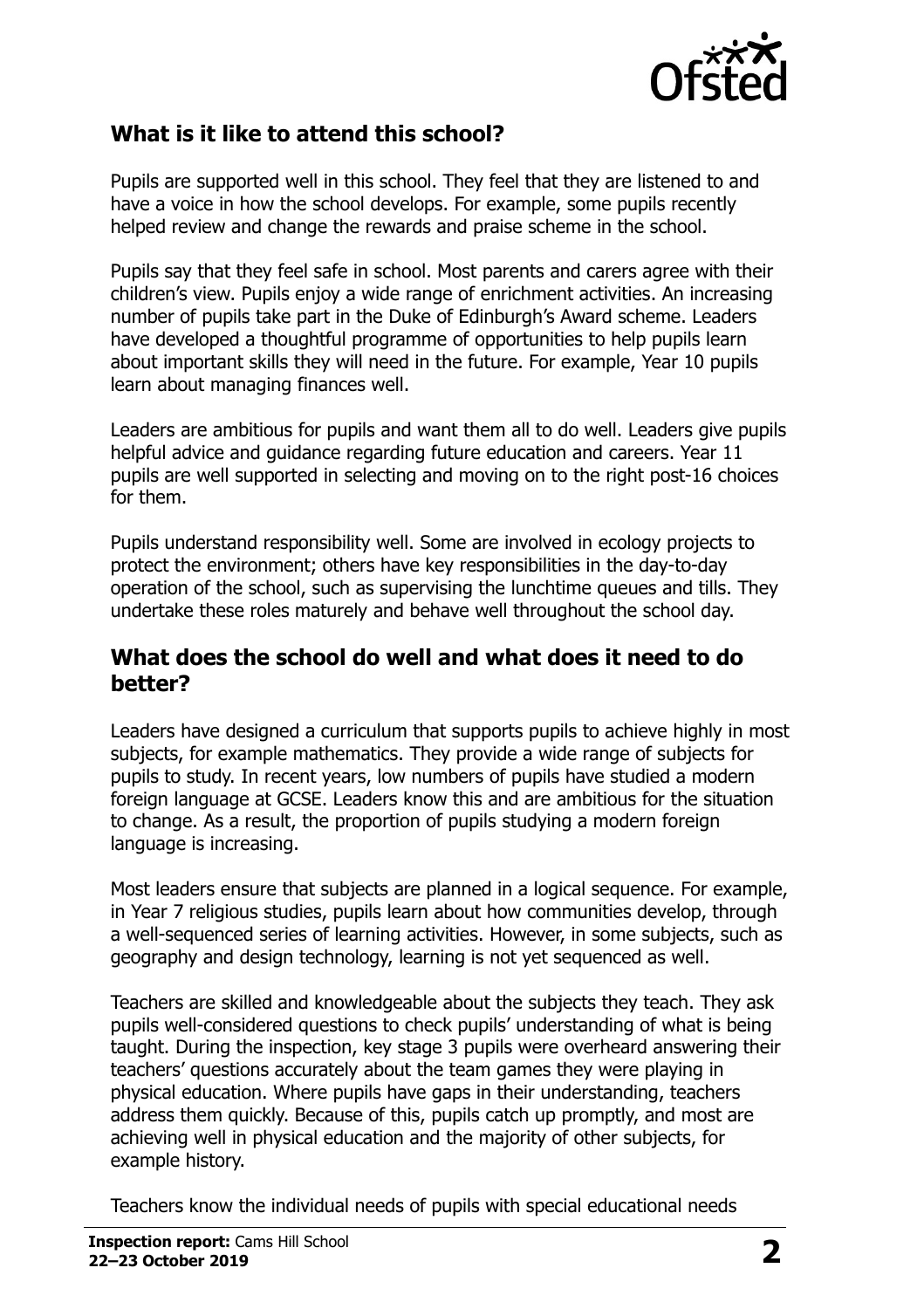

and/or disabilities (SEND) well. They often adapt the planned learning to help pupils with SEND meet their personalised objectives. However, leaders do not yet have a full understanding of what strategies work best across the curriculum for all pupils with SEND.

Pupils' behaviour is good. Pupils are respectful to each other around the school. Most pupils are focused and pay attention to their teachers during lessons. They engage well with the learning activities provided for them.

Leaders have introduced helpful anti-bullying strategies. For example, 'pupil peer coaches' support pupils if required. Pupils talk of how helpful these peer coaches are. However, some pupils do not feel confident that if they had serious concerns around bullying, they would be dealt with by staff.

Leaders have developed an extensive programme of tutor-time activities. Pupils learn about a broad variety of topics, such as health and well-being, and about different cultures around the world. Nevertheless, some pupils do not have a good understanding of the many different aspects of life in modern Britain.

Staff offer a wide range of after-school activities in sports, across the arts and other subjects. Many pupils attend and enjoy these clubs. Most parents are supportive of the school and the rounded education they see it provides for their children.

Staff feel listened to by leaders. They feel that they have a voice in helping leaders work to improve the school further. Most staff are happy at this school.

Governors fulfil their legal duties well. They have secure understanding of what the school does well and what it needs to do to improve further. They are well placed to support leaders to continue the school's future development.

## **Safeguarding**

The arrangements for safeguarding are effective.

Leaders know their safeguarding duties well and carry them out appropriately. They have introduced systems to allow staff to report concerns quickly. Staff ensure that incidents are addressed swiftly.

They know how and whom to report their concerns to about children's safety or welfare. They report concerns as they should.

Leaders' work with other agencies to support vulnerable pupils and their families is appropriate. Leaders carry out the correct checks before adults are able to work with pupils at the school. Governors make regular checks on the safeguarding procedures in school to ensure that they are as effective as they should be.

## **What does the school need to do to improve?**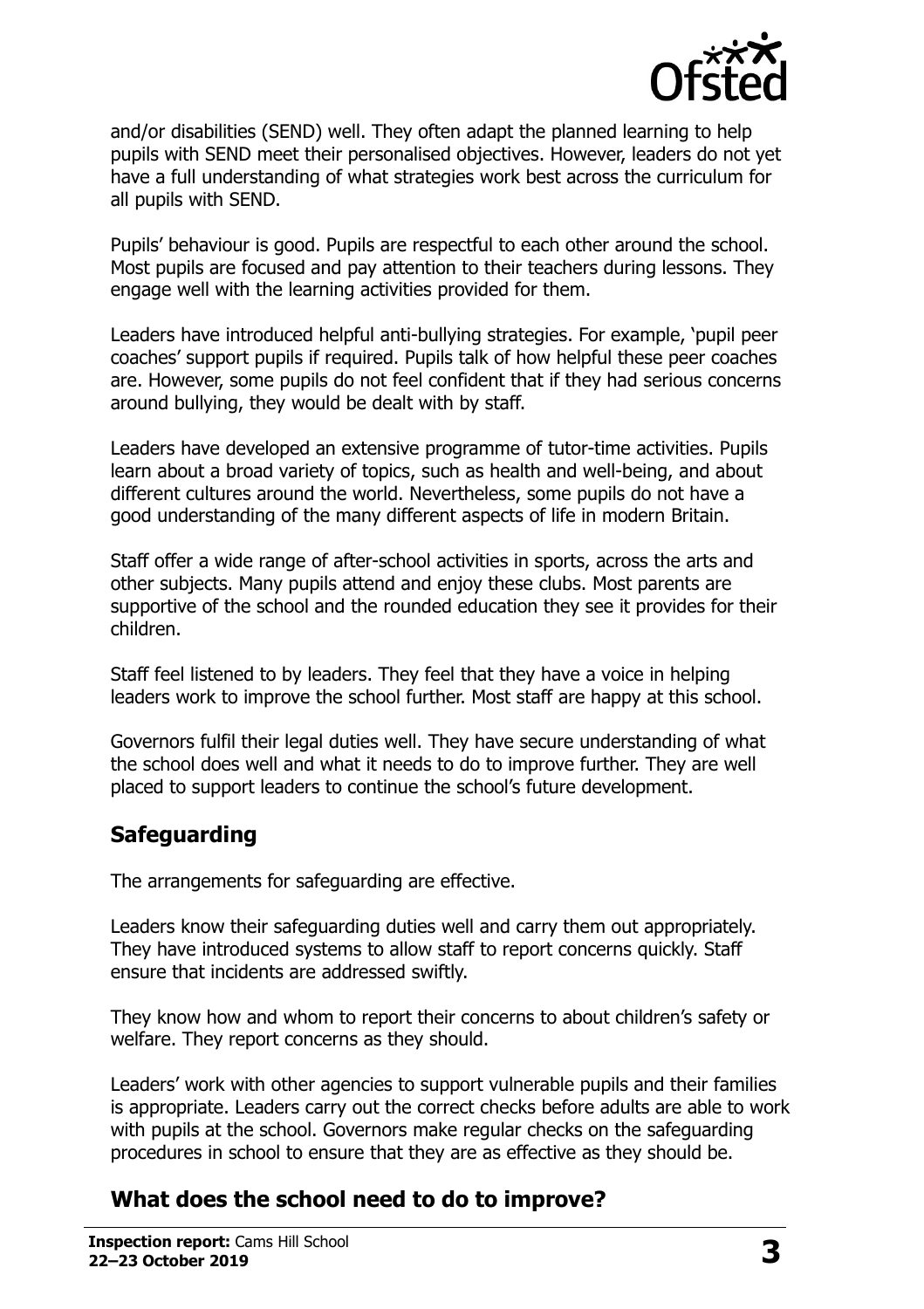

# **(Information for the school and appropriate authority)**

- The school's curriculum is not yet sufficiently planned in a logical and coherent manner across some subjects. Leaders know this. They have plans in place and are carrying out actions to address this.
- Most teachers use the information they receive about pupils with SEND well to plan helpful learning activities. However, leaders do not yet have a full picture of which approaches work best to support pupils. As such, they need to ensure that they have a more secure understanding of the most effective support in place for pupils with SEND. This will ensure that the needs of all pupils with SEND are supported more effectively.
- Leaders have taken actions to develop strategies to support pupils who feel that they are being bullied. However, some pupils are not sure that these strategies are working well enough. Leaders need to ensure that their work to address bullying concerns is effective and understood by all, so that pupils have confidence that matters will be dealt with thoroughly when necessary.
- Pupils learn about peoples' different cultures and beliefs well. However, not all pupils have a good understanding of the values that drive life in Britain today. Leaders need to ensure that more pupils have a better knowledge and understanding of these values so that they are better prepared for the next steps in their lives.

## **How can I feed back my views?**

You can use [Ofsted Parent View](http://parentview.ofsted.gov.uk/) to give Ofsted your opinion on your child's school, or to find out what other parents and carers think. We use Ofsted Parent View information when deciding which schools to inspect, when to inspect them and as part of their inspection.

The Department for Education has further quidance on how to complain about a school.

If you're not happy with the inspection or the report, you can [complain to Ofsted.](http://www.gov.uk/complain-ofsted-report)

#### **Further information**

You can search for [published performance information](http://www.compare-school-performance.service.gov.uk/) about the school.

In the report, ['disadvantaged pupils'](http://www.gov.uk/guidance/pupil-premium-information-for-schools-and-alternative-provision-settings) refers to those pupils who attract government pupil premium funding: pupils claiming free school meals at any point in the last six years and pupils in care or who left care through adoption or another formal route.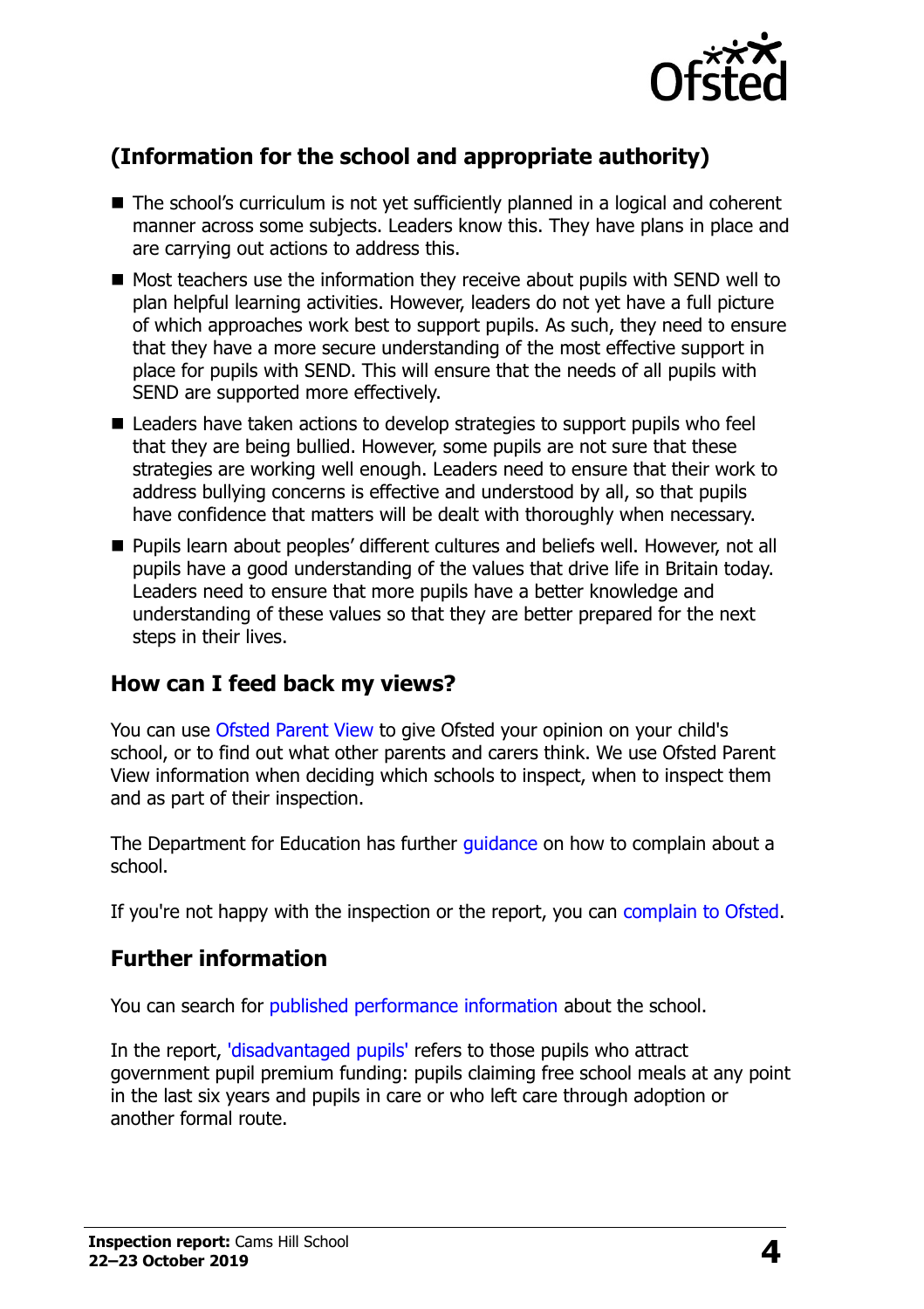

#### **School details**

| Unique reference number             | 137538                  |
|-------------------------------------|-------------------------|
| <b>Local authority</b>              | Hampshire               |
| <b>Inspection number</b>            | 10116494                |
| <b>Type of school</b>               | Secondary comprehensive |
| <b>School category</b>              | Academy converter       |
| Age range of pupils                 | 11 to 16                |
| <b>Gender of pupils</b>             | Mixed                   |
| Number of pupils on the school roll | 1,196                   |
| <b>Appropriate authority</b>        | The board of trustees   |
| <b>Chair of governing body</b>      | Ann Williams            |
| <b>Headteacher</b>                  | Gwennan Harrison-Jones  |
| Website                             | www.camshill.com        |
| Date of previous inspection         | 19-21 October 2011      |

## **Information about this school**

- The school converted to academy status in February 2012.
- The headteacher has been in post since September 2015.
- The school works with one alternative provider, the Key Education Centre.

## **Information about this inspection**

We carried out this inspection under section 8 of the Education Act 2005. We deemed the inspection a section 5 inspection under the same Act.

- Inspectors met with senior leaders, curriculum leaders, subject teachers and pupils. An inspector also met with a representative group of staff.
- The lead inspector met with a group of trustees, who are known as governors.
- $\blacksquare$  The lead inspector reviewed the school website, publicly available pupil performance information and other relevant school and trust documentation.
- The 181 replies to Ofsted's Parent View survey and a sample of the school's own pupil surveys were considered as part of the inspection.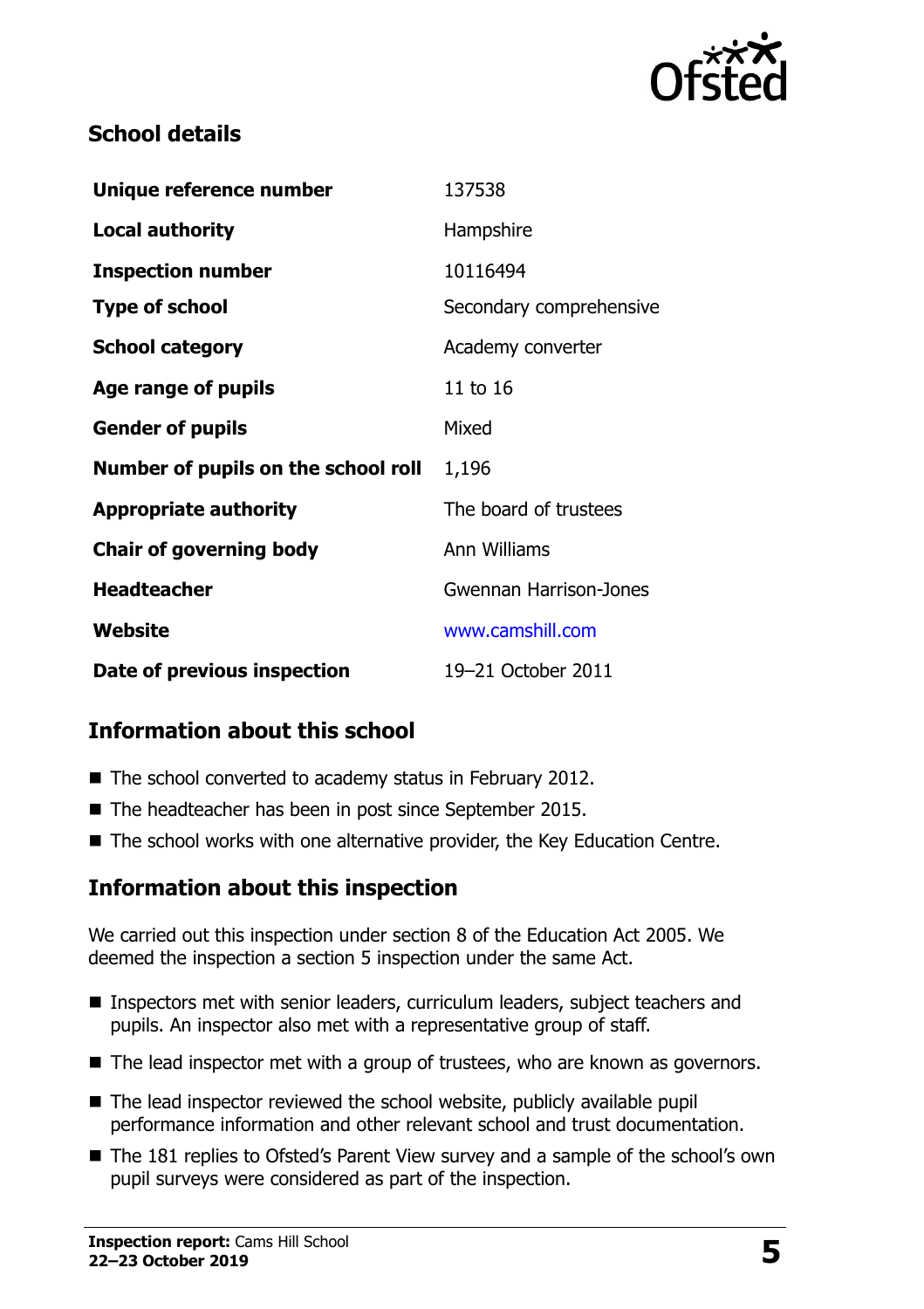

- Inspectors reviewed safeguarding procedures in place at the school, including checking the single central record and safeguarding policies. An inspector met with the designated safeguarding leaders.
- Two parental concerns received during the inspection were also considered.
- The lead inspector spoke to a representative of the local authority by telephone. An inspector spoke to the headteacher of the local pupil referral unit by telephone.
- **Inspectors observed behaviour at breaktimes and as pupils moved around school.**
- English, mathematics, modern foreign languages, history and physical education were considered in depth as part of this inspection

#### **Inspection team**

| Dylan Davies, lead inspector | Her Majesty's Inspector |
|------------------------------|-------------------------|
| Anne Turner                  | Ofsted Inspector        |
| Karen Roche                  | Ofsted Inspector        |
| Peter Fry                    | Ofsted Inspector        |
| Neil Strowger                | Ofsted Inspector        |